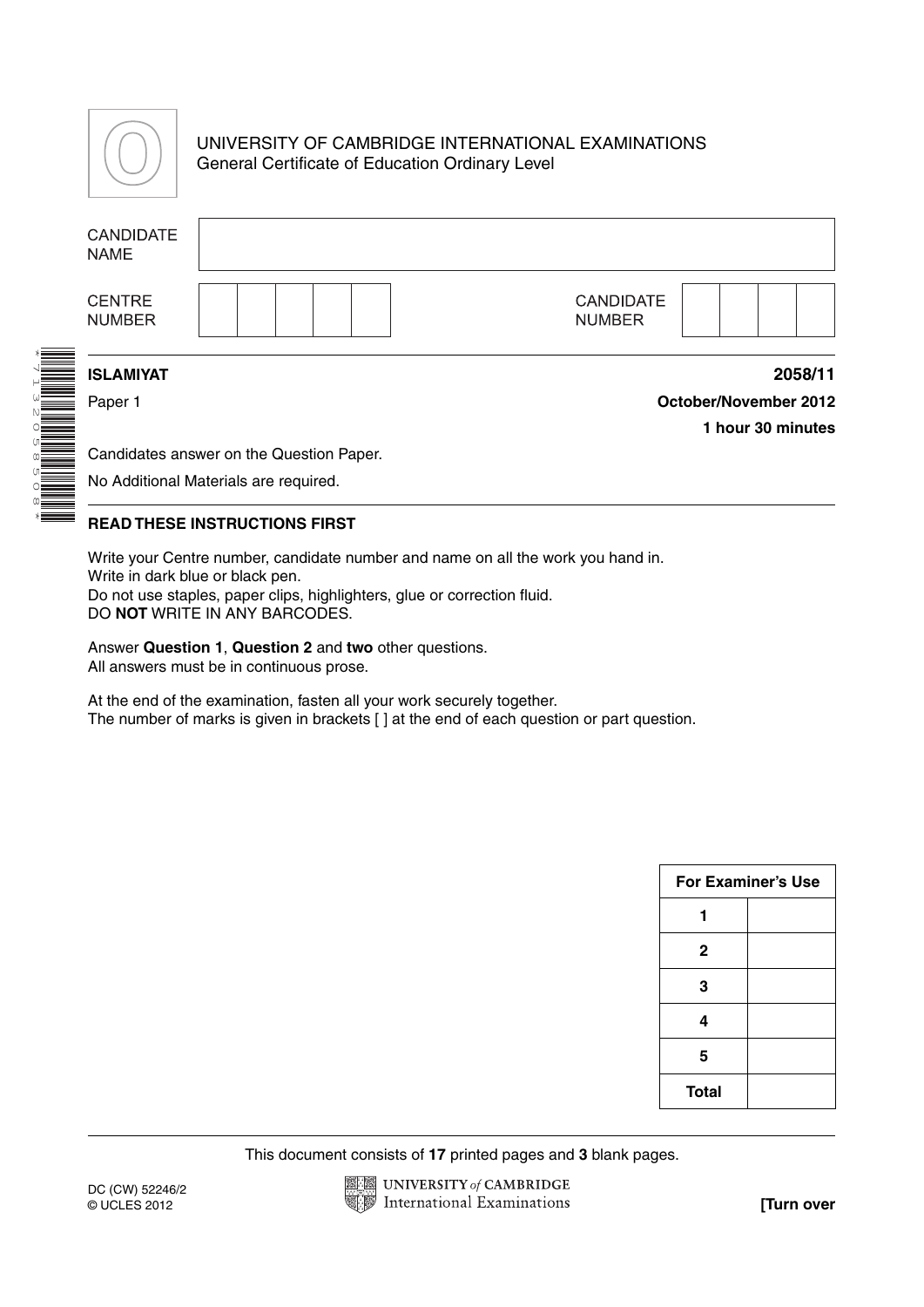## **1** Choose any **two** of the following passages from the Qur'an, and:

- **(a)** briefly describe the main theme(s) in each passage [4]
- **(b)** briefly explain the importance of these themes in a Muslim's life today [4]
	- **(i)** وَ كَذَلِكَ نُرِي إِبْرِ َاهِيمَ مَلْكُوتَ السَّمَاوَاتِ وَالأَرْضِ وَلِيَكُونَ مِنَ الْمُوقِنِينَ فَلَمَّا حَنَّ عَلْبُه الْلَّنْلُ رِ ٓأي كَوْ كَنَا قَالَ هَذَا رِ نِّي فَلَمَّا أَفَلَ قَالَ لا أُحِبُّ الآفلينَ فَلَمَّا رِأَى الْقَمَرَ بَازِغًا قَالَ هَذَا رَبِّي فَلَمَّا أَفَلَ قَالَ لَئِن لَمْ يَهْدِنِي رَبِّي لِأَكْونَنَّ مِنَ الْقَوْمِ الضَّالِّينَ فَلَمَّا رِ ٓأي الشَّمْسَ يَازِ غَهٌ قَالَ هَذَا رِيِّي هَذَآ أَكْبَرُ ۗ فَلَمَّا أَفَلَتْ قَالَ يَا قَوْمِ إِنِّي بَرِيءٌ مِّمَّا تُشْرِكُونَ اِنِّي وَجَّهْتُ وَجْهِيَ لِلَّذِي فَطْرَ الْسَّعَاوَاتِ وَالأَرْضِ جَنِبِفَا وِمَا أَنَا مِنَ الْمُشْرِ كِبِنَ
- **(i)** 75. So also did We show Abraham the power and the laws of the heavens and the earth, so that he might have certainty. 76. When the night covered him over, he saw a star: He said: 'This is my Lord.' But when it set, he said: 'I do not love things that set.' 77. When he saw the moon rising in splendour, he said: 'This is my Lord.' But when the moon set, he said: 'Unless my Lord guides me, I will surely be among those who go astray.' 78. When he saw the sun rising in splendour, he said: 'This is my Lord; this is the greatest.' But when the sun set, he said: 'O my people! I am indeed free from your giving partners to Allah.' 79. 'For me, I have set my face firmly and truly towards Him who created the heavens and the earth, and never shall I give partners to Allah.' *(Sura 6.75-79)*
- (ii) إِدْ قَالَ اللّهُ يَا عِيسى ابْنَ مَرْيَمَ ادْكُرْ نِعْمَتِي عَلَيْكَ وَعَلّى وَالِدَتِكَ إِدْ أَيَّدثَكَ بِرُوحِ الْقُدُسِ تُكَلِّمُ النَّاسَ فِي أمَمْدِ وَكَمْلاً وَإِذْ عَلَمْتُكَ الْكِتَابَ وَالْحِكْمَةَ وَالتَّوْرُ اةَ والانحِلِلَ وَإِذْ تَخْلُقُ مِنَ الطِّين كَهَيْئَةِ الطَّبْرِ بِإِذْنِي فَتَنفُخُ فِيهَا فَتَكْونُ طَيْرًا بِإِدْنِي وَتُبْرِىءُ الأَكْمَهَ وَالأَبْرَصَ بِإِدْنِي وَإِدْ أَخْرِجُ المَوتَى بِإِدْنِي وَإِدْ كَفَفْتُ بَنِي ِّ اسْرَ انْفِلَ عَنْكَ إِذْ جِئْتَهُمْ بِالْنَبِّئَاتِ فَقَالَ الَّذِينَ كَفَرٍ و<sup>َ</sup>ا مِذْهُمْ إِنْ هَذَّا إِلاَّ سِحْرٌ مُّبِينٌ
	- **(ii)** Then will Allah say: 'Jesus son of Mary! Recount my favour to you and to your mother. Behold! I strengthened you with the holy spirit, so that you spoke to the people in childhood and in maturity. Behold! I taught you the Book and Wisdom, the Law and the Gospel. And behold! You make out of clay, as it were, the figure of a bird, by my leave, and you breathe into it and it becomes a bird by my leave, and you heal those born blind, and the lepers, by my leave. And behold! You bring forth the dead by my leave. And behold! I restrained the Children of Israel from you when you showed them the clear signs, and the unbelievers among them said: 'This is nothing but evident magic.' *(Sura 5.110)*

#### *For Examiner's Use*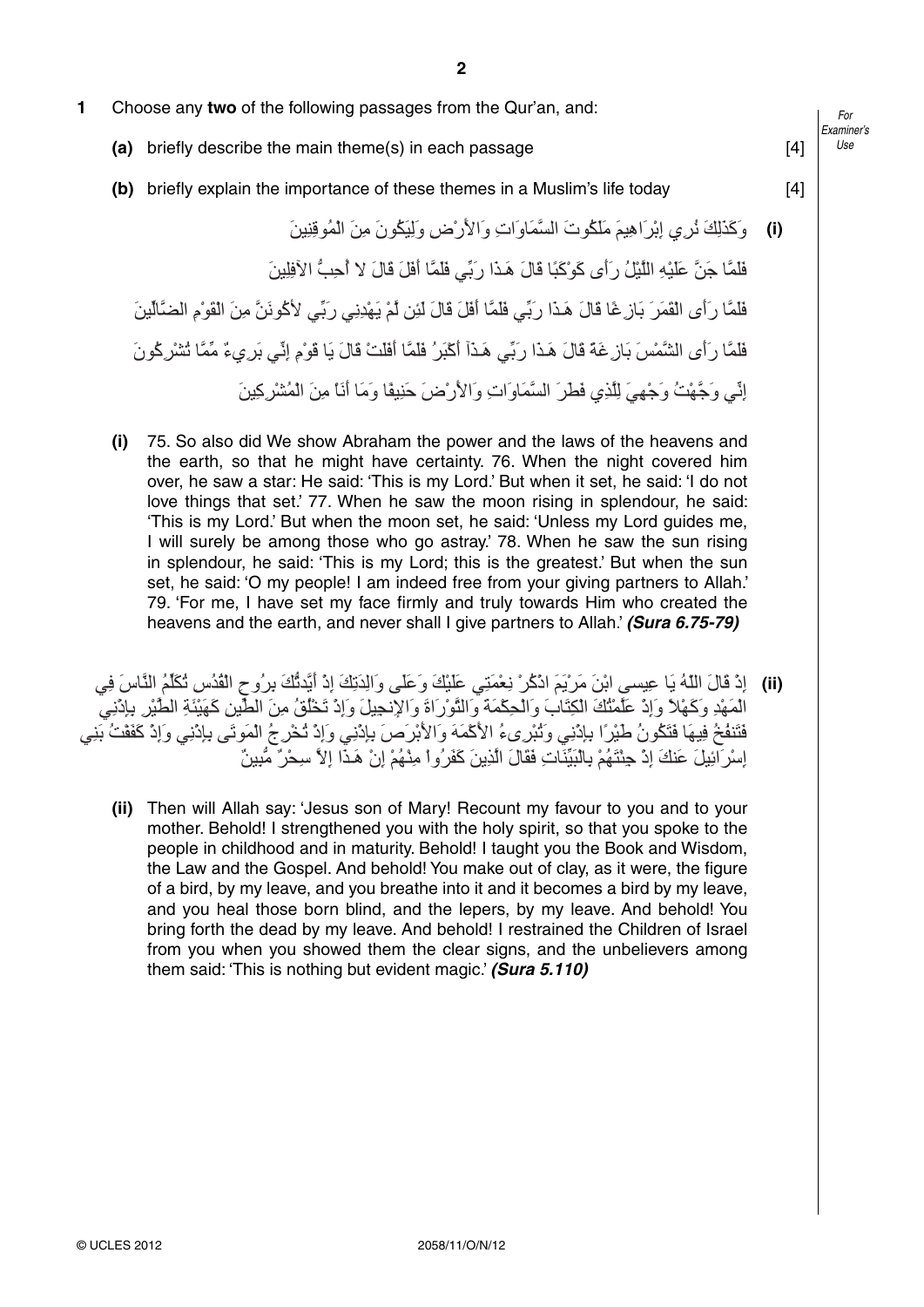# (iii) وَالضُّحَى وَاللَّيْلِ إِذَا سَجَى مَا وَدَّعَكَ رَبُّكَ وَمَا قَلْي وَلَلْأَخِرَةُ خَيْرٌ لَكَ مِنَ الْأُولَى وَلِّسَوْفَ بُعْطِيكَ رَبُّكَ فَتَرْ صْنَى أَلَمْ بَجِدْكَ بَتِبِمًا فَآوَى وَوَ حَدَكَ ضَبَالًا فَهَدَى وَوَجَدَكَ عَائِلًا فَأَغْنَى فَأَمَّا الْبَتِيمَ فَلَا تَقْهَر وَأَمَّا الْسَّائِلَ فَلَا تَنْهَرَ

وَأَمَّا بِنِعْمَةِ رَبِّكَ فَحَدِّثْ

(iii) 1. By the glorious morning light, 2. And by the night when it is still, 3. Your Lord has not forsaken you, nor is he displeased. 4. And truly the Hereafter will be better for you than the present. 5. And soon your Lord will give you so that you will be pleased. 6. Did He not find you an orphan and give you shelter? 7. And He found you wandering, and He gave you guidance. 8. And He found you in need, and made you independent. 9. Therefore, do not treat the orphan with harshness, 10. Nor drive the beggar away; 11. But tell about the bounty of your

 $\overline{3}$ 

 $For$ Examiner's Use

Lord! (Sura 93)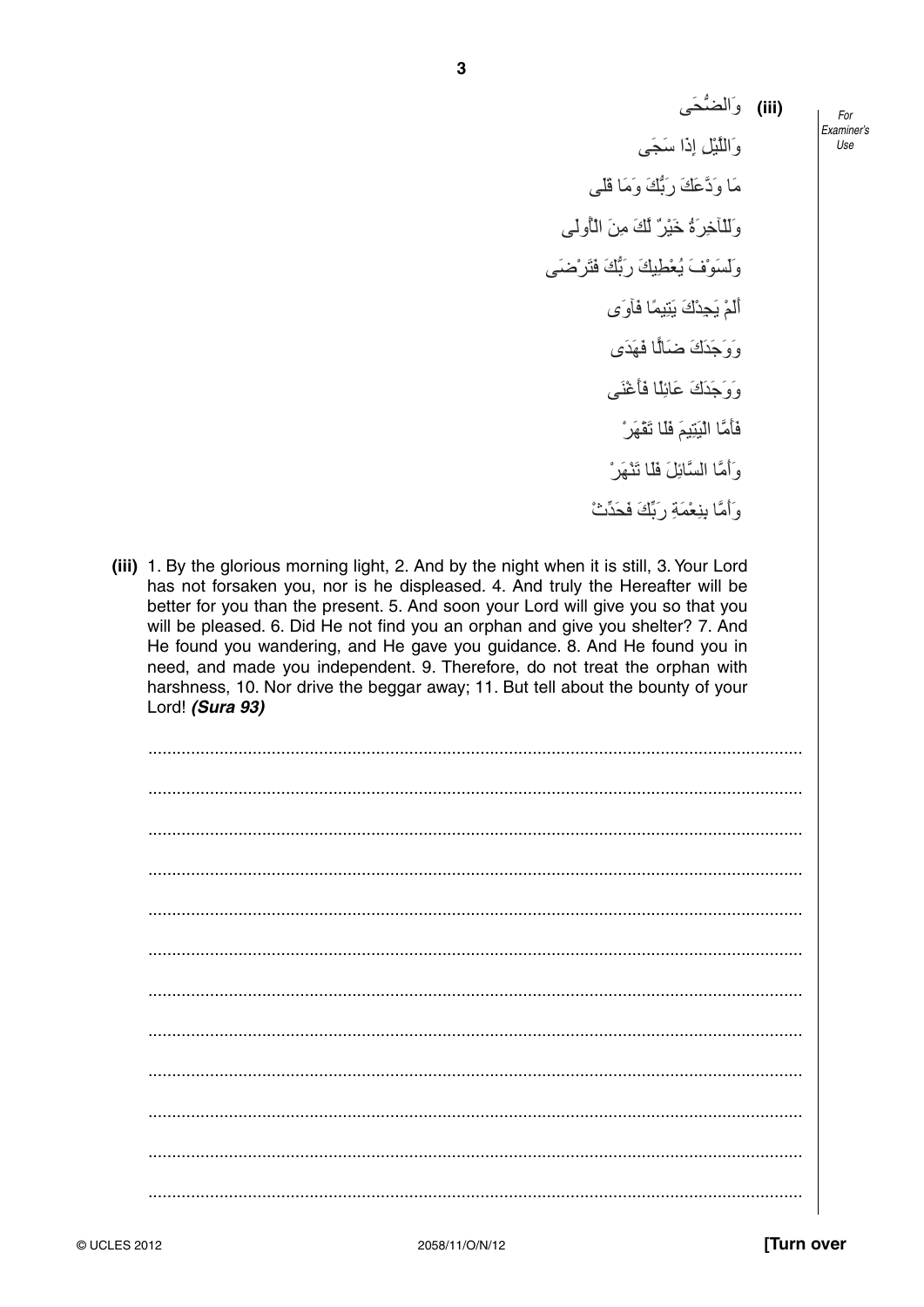| For        |
|------------|
| xaminer's: |
| Use        |

|             | E. |
|-------------|----|
| $\sim 0.01$ |    |
|             |    |
|             |    |
|             |    |
|             |    |
|             |    |
|             |    |
|             |    |
|             |    |
|             |    |
|             |    |
|             |    |
|             |    |
|             |    |
|             |    |
|             |    |
|             |    |
|             |    |
|             |    |
|             |    |
|             |    |
|             |    |
|             |    |
|             |    |
| .<br>       |    |
|             |    |

 $\overline{\mathbf{4}}$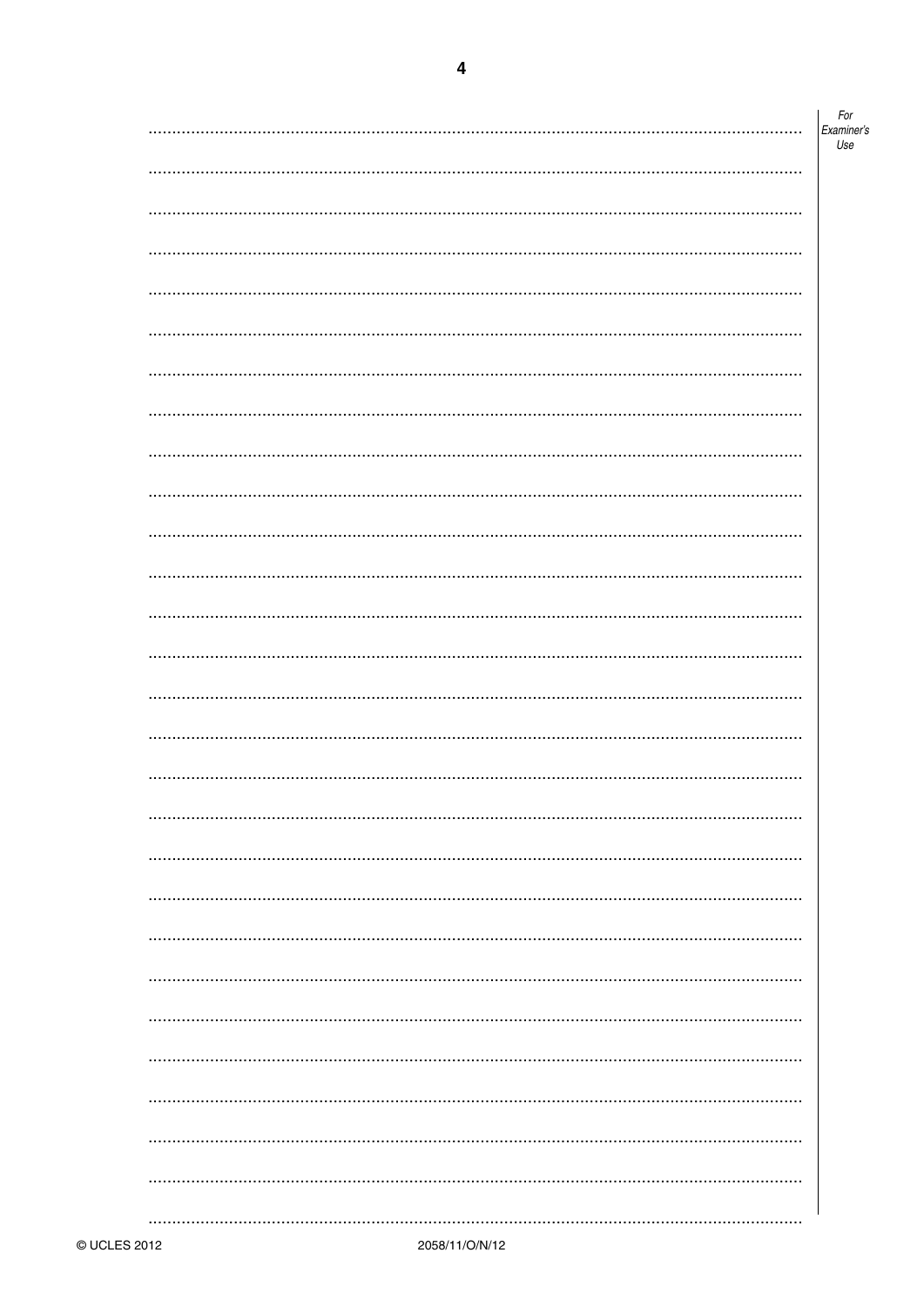| For        |
|------------|
| xaminer's: |
| Use        |

|          | E. |
|----------|----|
|          |    |
|          |    |
|          |    |
| $\cdots$ |    |
|          |    |
| $\cdots$ |    |
|          |    |
| $\cdots$ |    |
| $\cdots$ |    |
|          |    |
|          |    |
| $\cdots$ |    |
|          |    |
|          |    |
|          |    |
|          |    |
|          |    |
|          |    |
|          |    |
|          |    |
| .<br>    |    |
| .        |    |
|          |    |
| $\cdots$ |    |
|          |    |
|          |    |
|          |    |

 $\overline{\mathbf{5}}$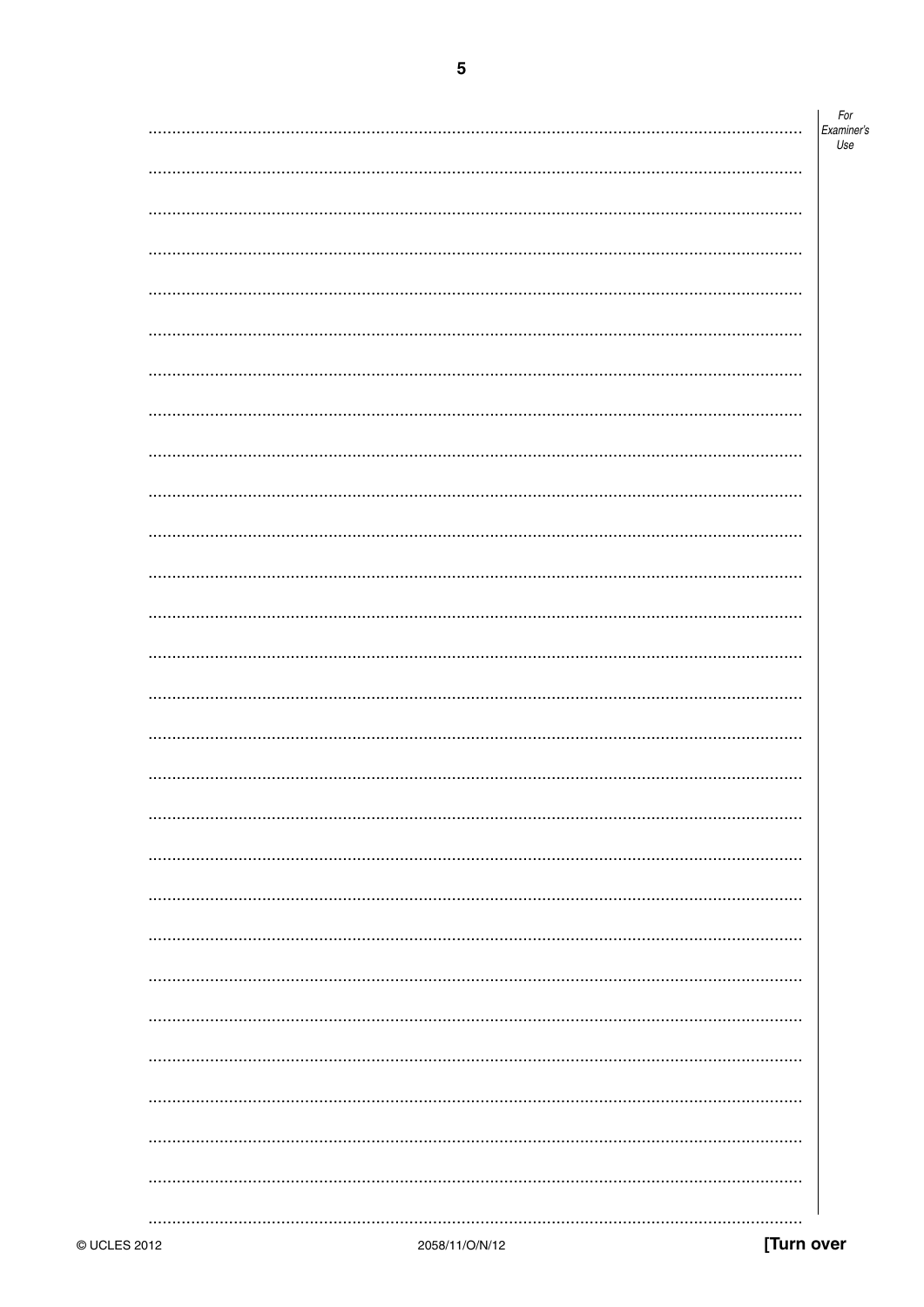| $\mathbf{2}$ | (a) Write about the Prophet's different experiences of revelation, after the first revelation. | For<br>$[10]$<br>Examiner's<br>Use |
|--------------|------------------------------------------------------------------------------------------------|------------------------------------|
|              | (b) Explain the significance of the Qur'an being revealed over a period of time.               | $[4]$                              |
|              |                                                                                                |                                    |
|              |                                                                                                |                                    |
|              |                                                                                                |                                    |
|              |                                                                                                |                                    |
|              |                                                                                                |                                    |
|              |                                                                                                |                                    |
|              |                                                                                                |                                    |
|              |                                                                                                |                                    |
|              |                                                                                                |                                    |
|              |                                                                                                |                                    |
|              |                                                                                                |                                    |
|              |                                                                                                |                                    |
|              |                                                                                                |                                    |
|              |                                                                                                |                                    |
|              |                                                                                                |                                    |
|              |                                                                                                |                                    |
|              |                                                                                                |                                    |
|              |                                                                                                |                                    |
|              |                                                                                                |                                    |
|              |                                                                                                |                                    |
|              |                                                                                                |                                    |
|              |                                                                                                |                                    |
|              |                                                                                                |                                    |
|              |                                                                                                |                                    |

 $\bf 6$ 

2058/11/O/N/12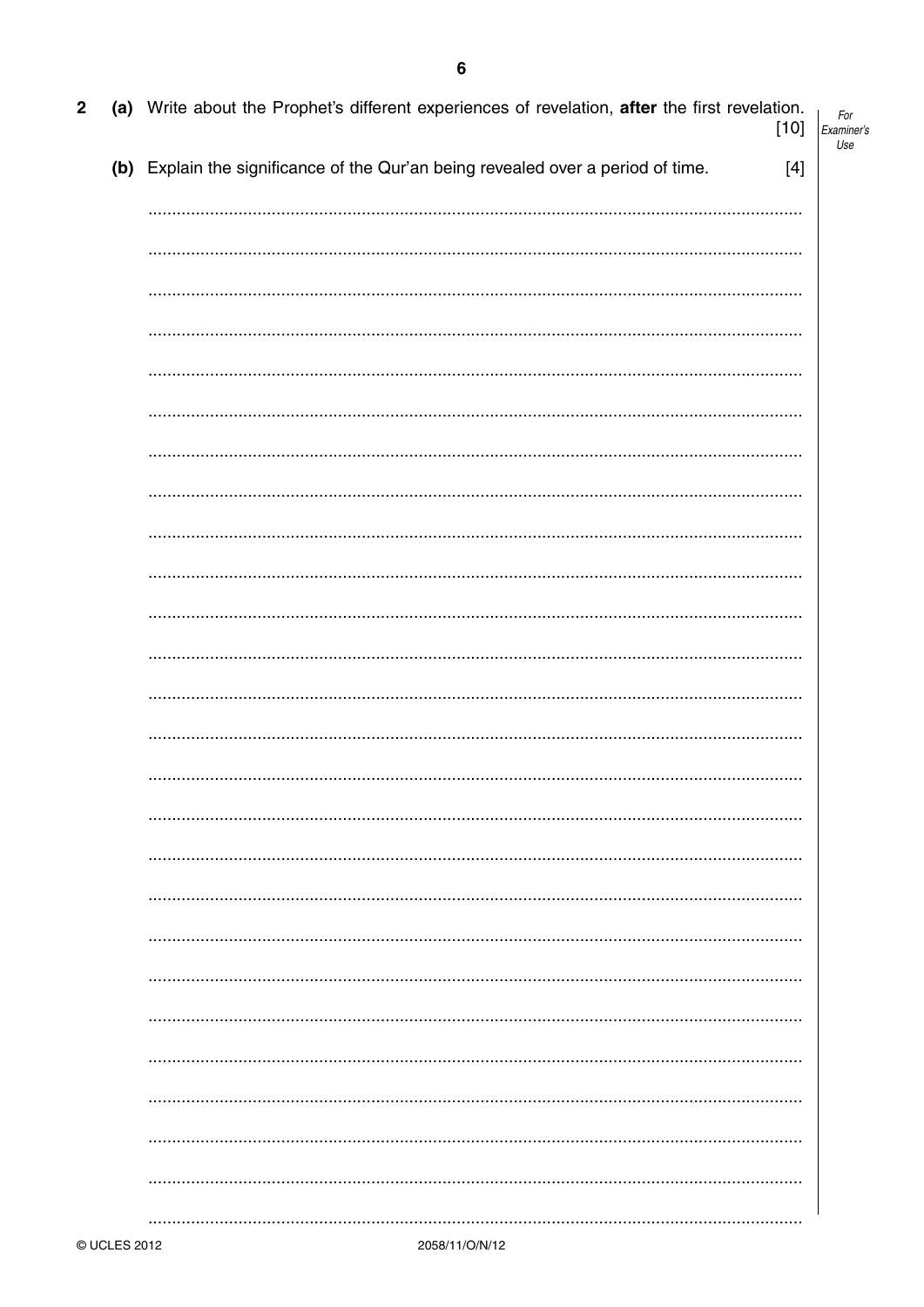| For       |
|-----------|
| xaminer's |
| Use       |

|          | E. |
|----------|----|
| $\cdots$ |    |
|          |    |
|          |    |
|          |    |
|          |    |
|          |    |
|          |    |
|          |    |
|          |    |
|          |    |
|          |    |
|          |    |
|          |    |
|          |    |
|          |    |
|          |    |
|          |    |
|          |    |
|          |    |
|          |    |
|          |    |
|          |    |
|          |    |
|          |    |
|          |    |
|          |    |
|          |    |

 $\overline{7}$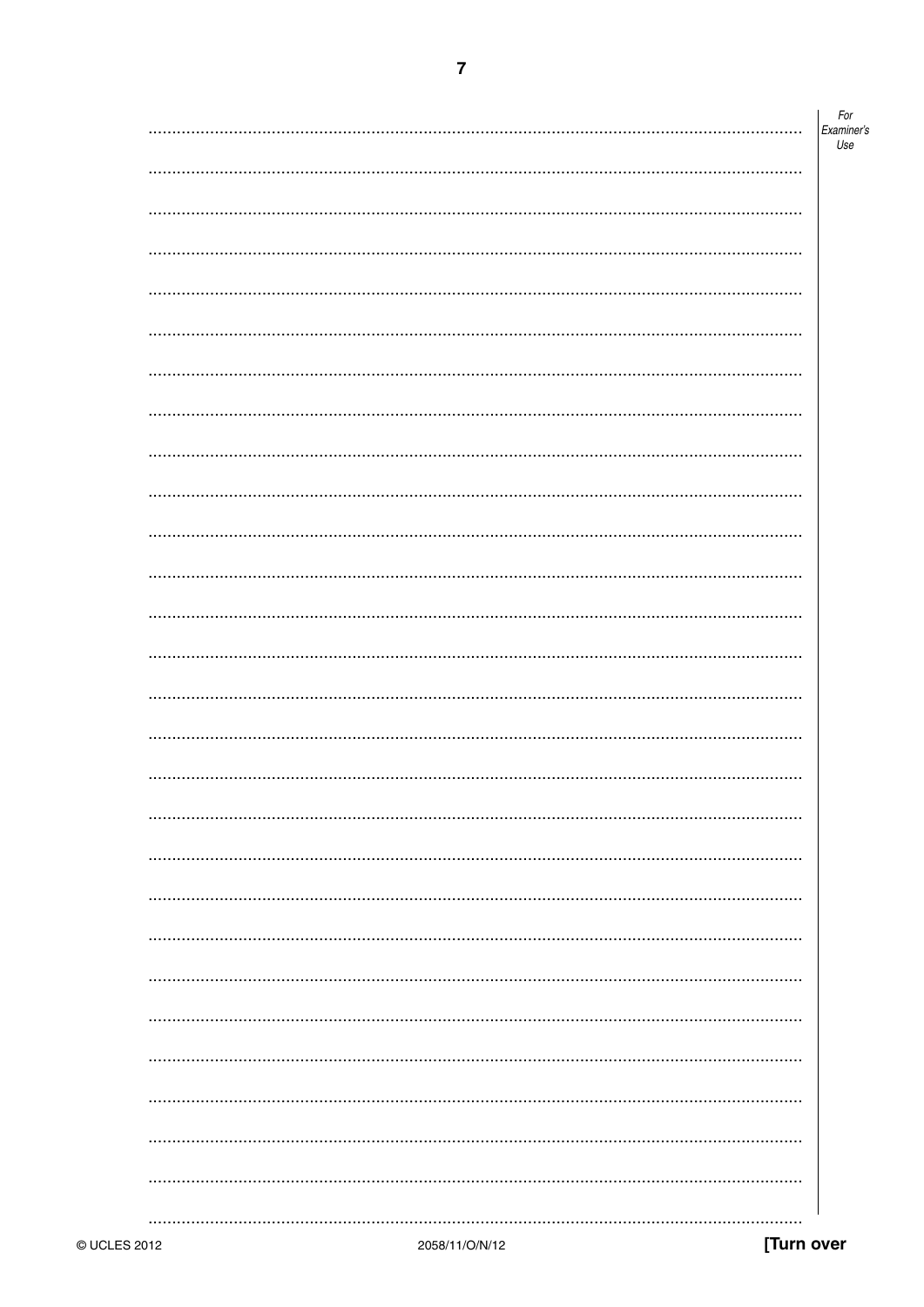| For        |
|------------|
| -xaminer's |
| Use        |

|          | E. |
|----------|----|
|          |    |
|          |    |
|          |    |
|          |    |
|          |    |
|          |    |
|          |    |
| $\cdots$ |    |
| $\cdots$ |    |
|          |    |
|          |    |
| $\cdots$ |    |
|          |    |
|          |    |
|          |    |
|          |    |
|          |    |
|          |    |
|          |    |
|          |    |
|          |    |
|          |    |
| $\cdots$ |    |
|          |    |
| <br>     |    |
|          |    |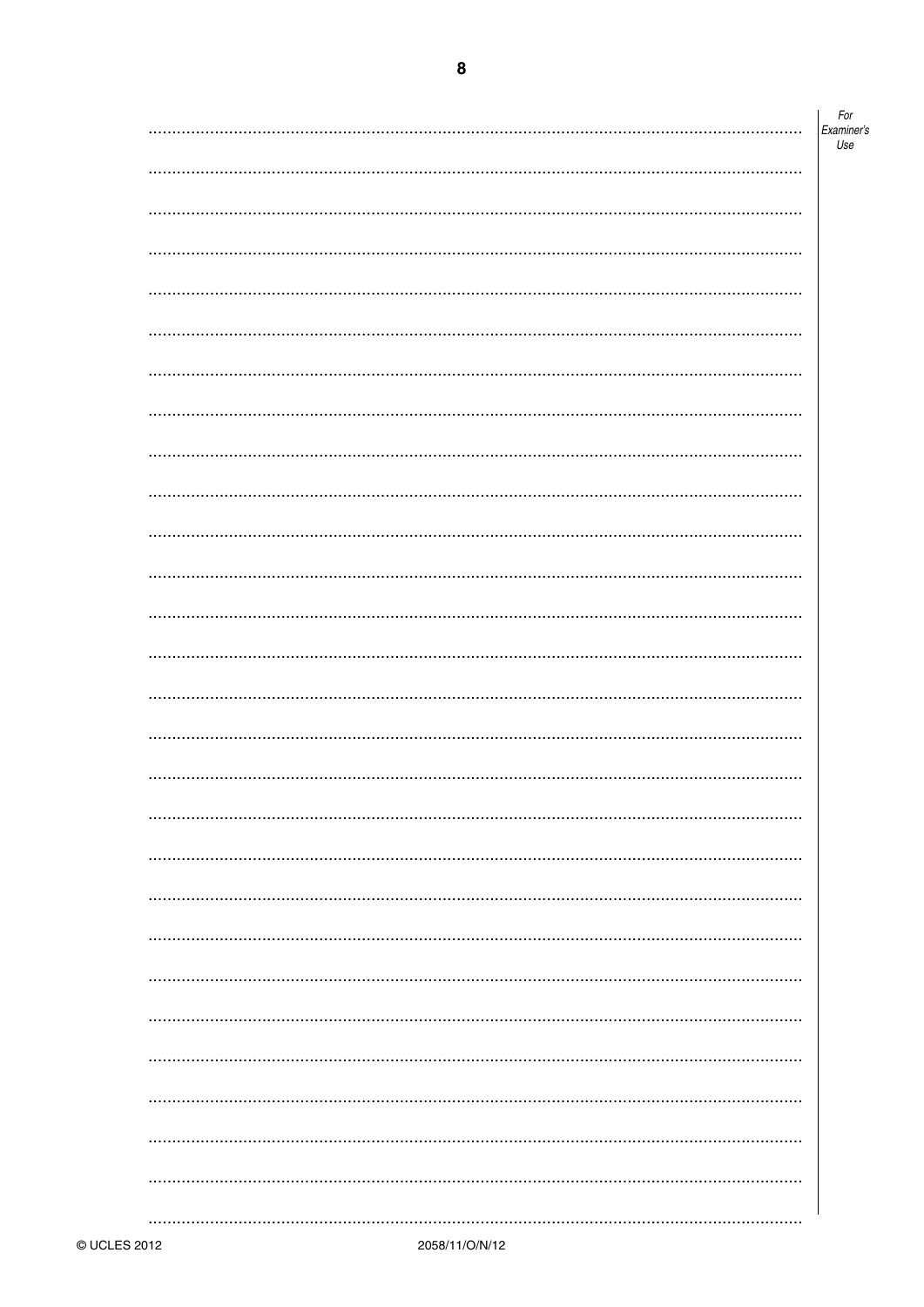| 3 | (a) Describe three qualities of the Prophet Muhammad that make him a model for<br>humankind.<br>$[10]$<br>Examiner's<br>Use |
|---|-----------------------------------------------------------------------------------------------------------------------------|
|   | (b) How can Muslims put one of these qualities into practice?<br>$[4]$                                                      |
|   |                                                                                                                             |
|   |                                                                                                                             |
|   |                                                                                                                             |
|   |                                                                                                                             |
|   |                                                                                                                             |
|   |                                                                                                                             |
|   |                                                                                                                             |
|   |                                                                                                                             |
|   |                                                                                                                             |
|   |                                                                                                                             |
|   |                                                                                                                             |
|   |                                                                                                                             |
|   |                                                                                                                             |
|   |                                                                                                                             |
|   |                                                                                                                             |
|   |                                                                                                                             |
|   |                                                                                                                             |
|   |                                                                                                                             |
|   |                                                                                                                             |
|   |                                                                                                                             |
|   |                                                                                                                             |
|   |                                                                                                                             |
|   |                                                                                                                             |
|   |                                                                                                                             |
|   |                                                                                                                             |

2058/11/O/N/12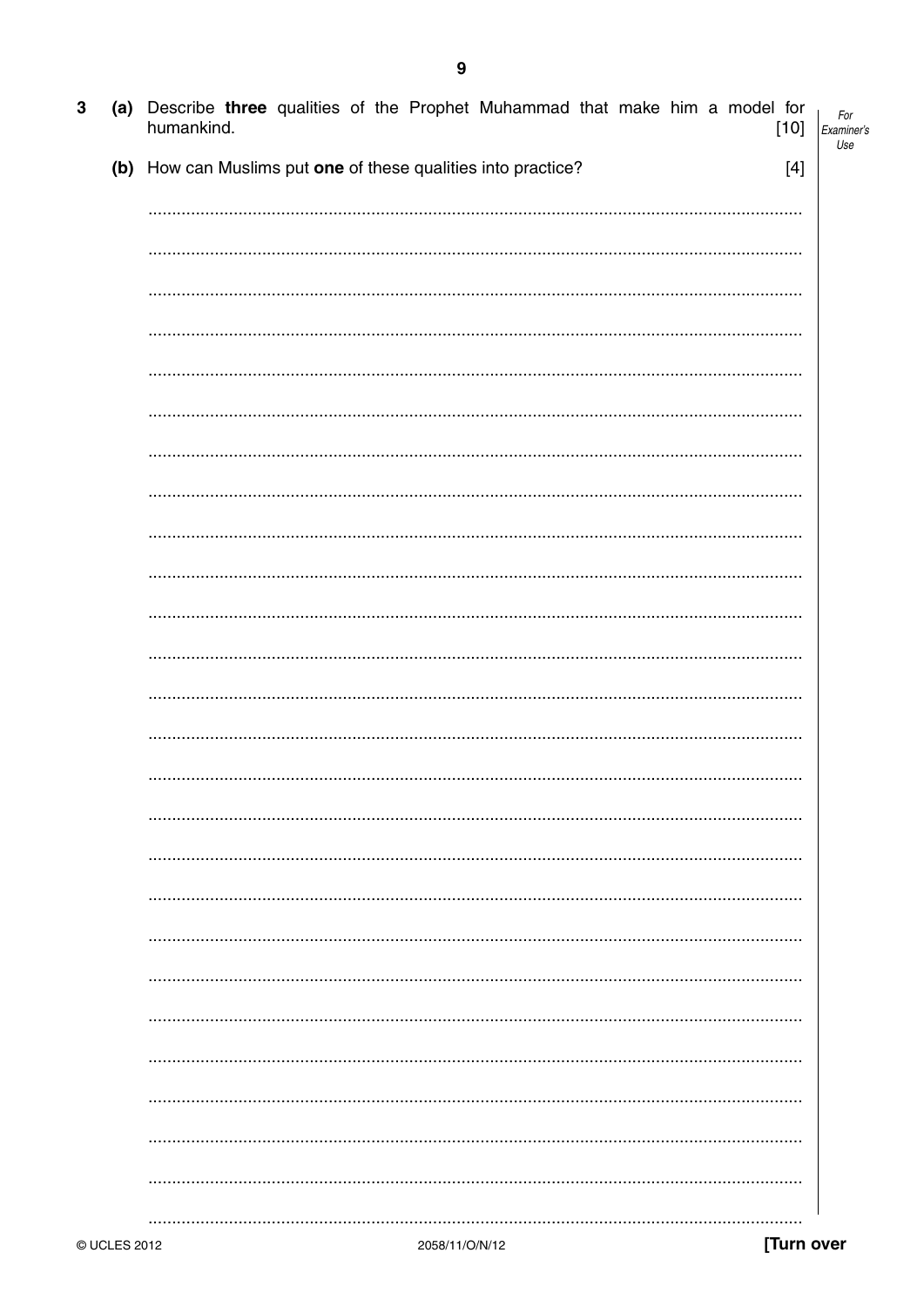| For        |
|------------|
| Examiner's |
| Use        |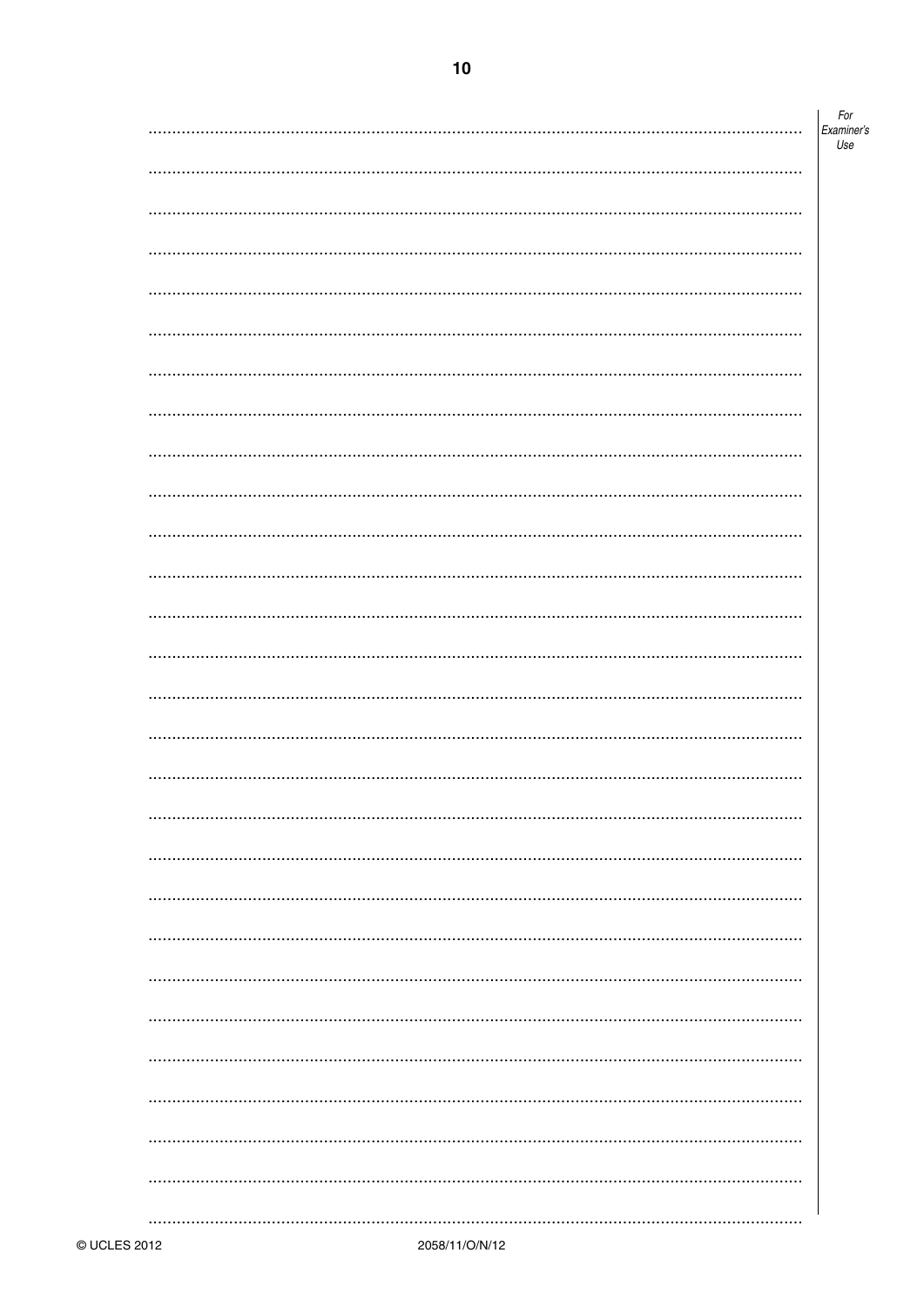| For               |
|-------------------|
| <i>Examiner's</i> |
| Use               |

|          | E. |
|----------|----|
|          |    |
| $\cdots$ |    |
|          |    |
|          |    |
|          |    |
|          |    |
|          |    |
|          |    |
|          |    |
|          |    |
|          |    |
|          |    |
|          |    |
|          |    |
|          |    |
|          |    |
|          |    |
|          |    |
|          |    |
|          |    |
|          |    |
|          |    |
|          |    |
|          |    |
|          |    |
|          |    |
| .        |    |
|          |    |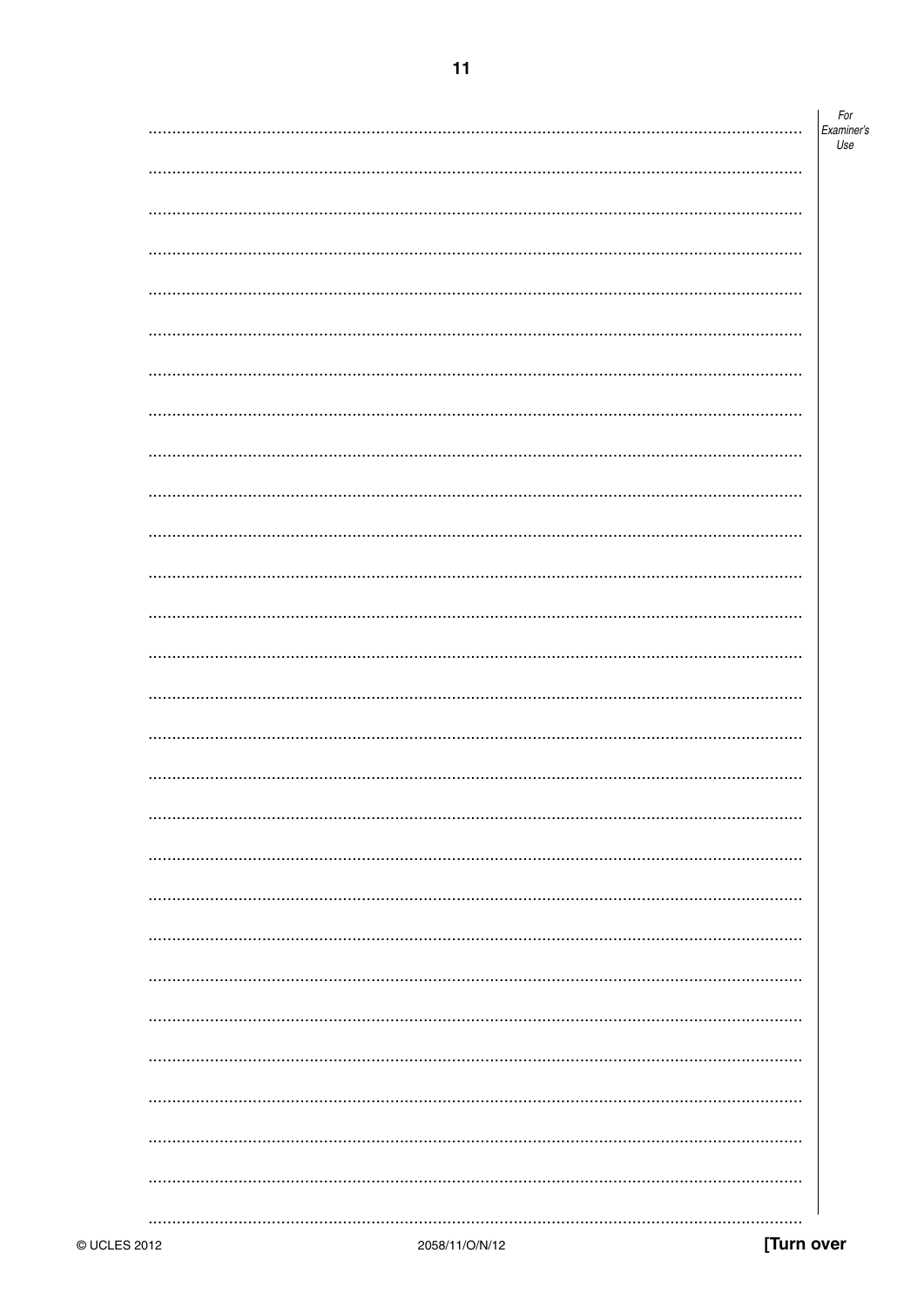| 4 | (a) Write about the Prophet's relationship with the following figures: Aminah, Halimah<br>Sa'adiah and Abu Talib.<br>$[10]$ | For<br>Examiner's |
|---|-----------------------------------------------------------------------------------------------------------------------------|-------------------|
|   | (b) What can these relationships teach Muslims today about family ties?<br>$[4]$                                            | Use               |
|   |                                                                                                                             |                   |
|   |                                                                                                                             |                   |
|   |                                                                                                                             |                   |
|   |                                                                                                                             |                   |
|   |                                                                                                                             |                   |
|   |                                                                                                                             |                   |
|   |                                                                                                                             |                   |
|   |                                                                                                                             |                   |
|   |                                                                                                                             |                   |
|   |                                                                                                                             |                   |
|   |                                                                                                                             |                   |
|   |                                                                                                                             |                   |
|   |                                                                                                                             |                   |
|   |                                                                                                                             |                   |
|   |                                                                                                                             |                   |
|   |                                                                                                                             |                   |
|   |                                                                                                                             |                   |
|   |                                                                                                                             |                   |
|   |                                                                                                                             |                   |
|   |                                                                                                                             |                   |
|   |                                                                                                                             |                   |
|   |                                                                                                                             |                   |
|   |                                                                                                                             |                   |
|   |                                                                                                                             |                   |
|   |                                                                                                                             |                   |

2058/11/O/N/12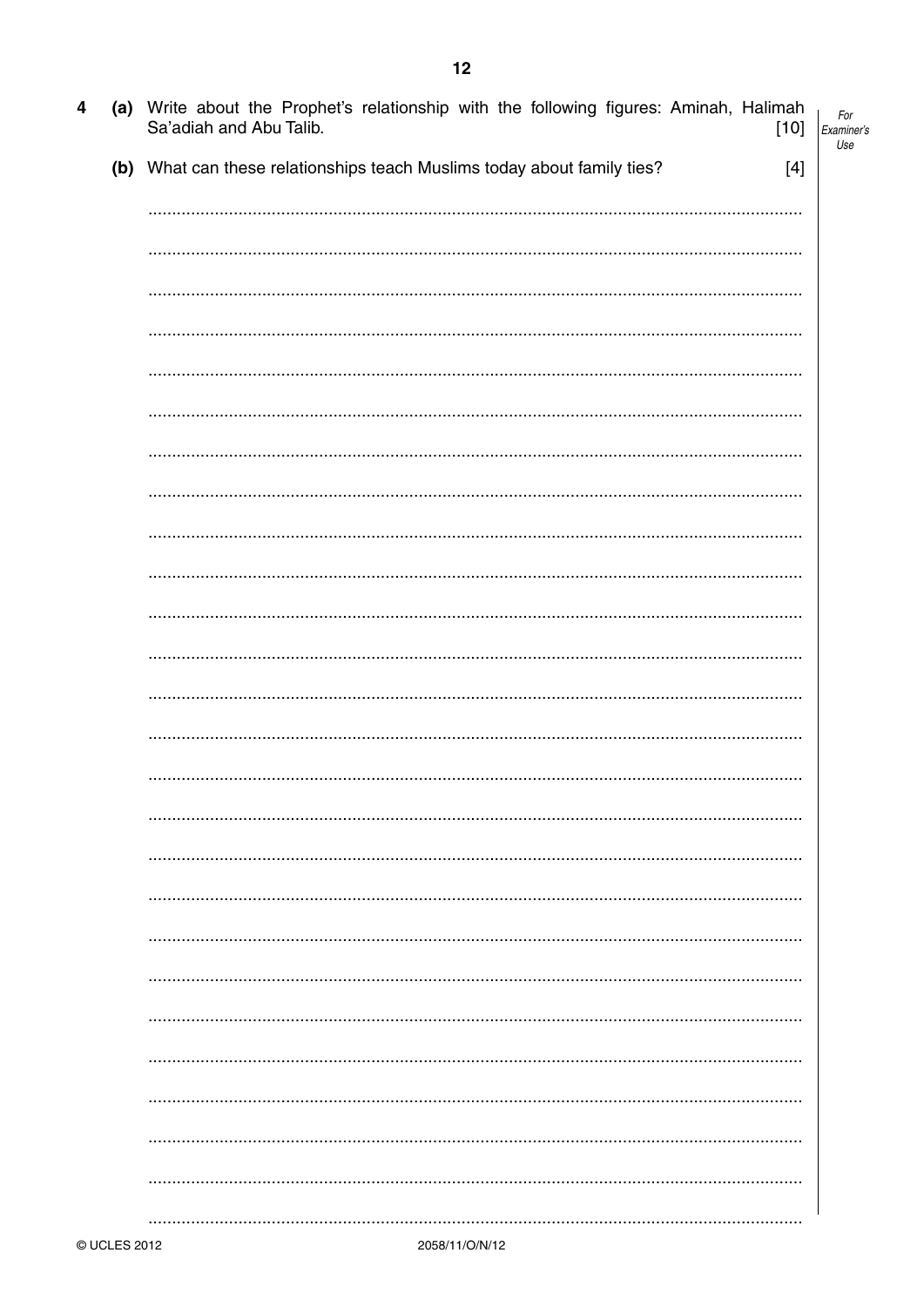$|$  For Examiner's<br>Use

| . |  |
|---|--|
|   |  |
|   |  |
|   |  |
|   |  |
|   |  |
|   |  |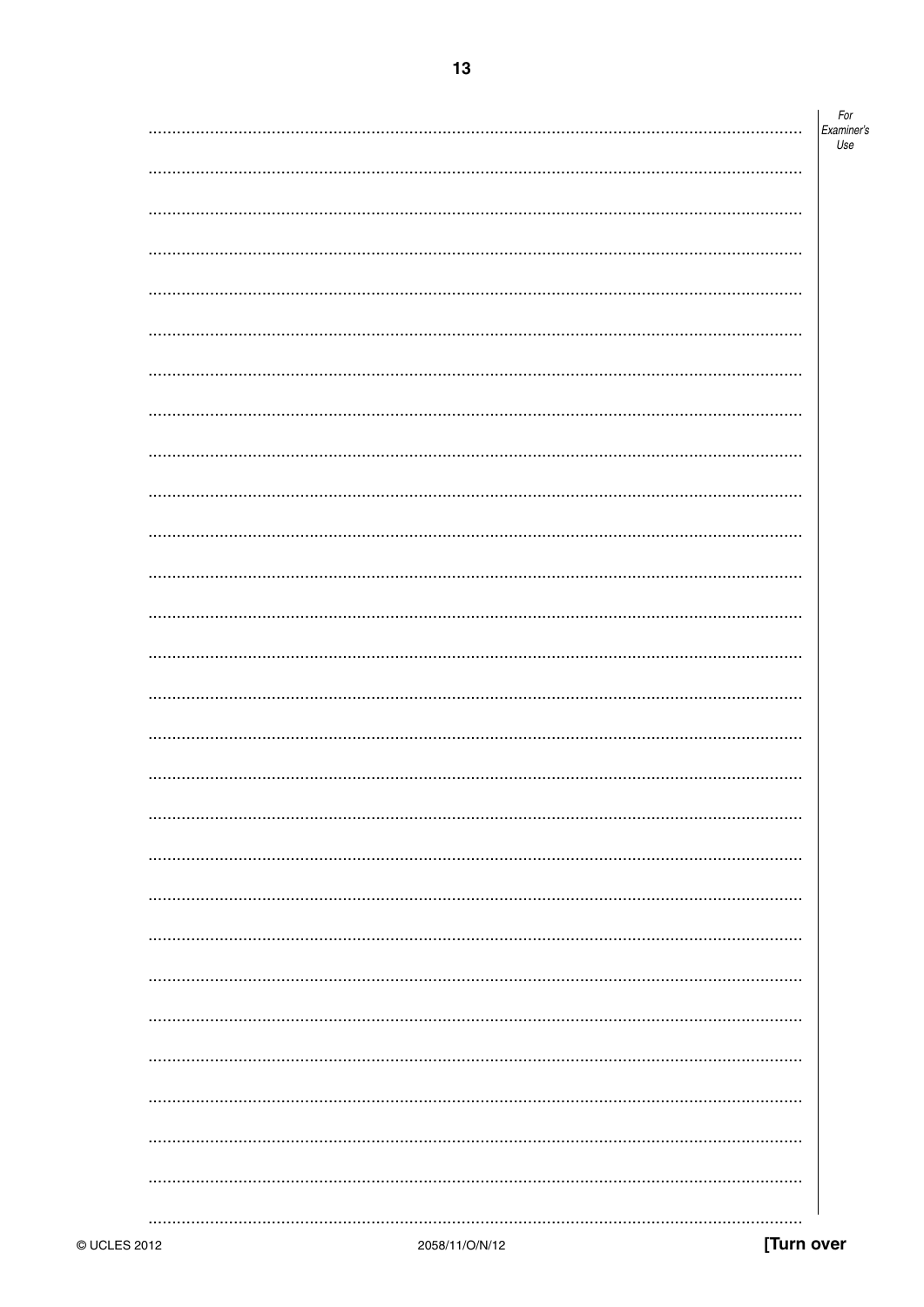| For        |
|------------|
| Examiner's |
| Use        |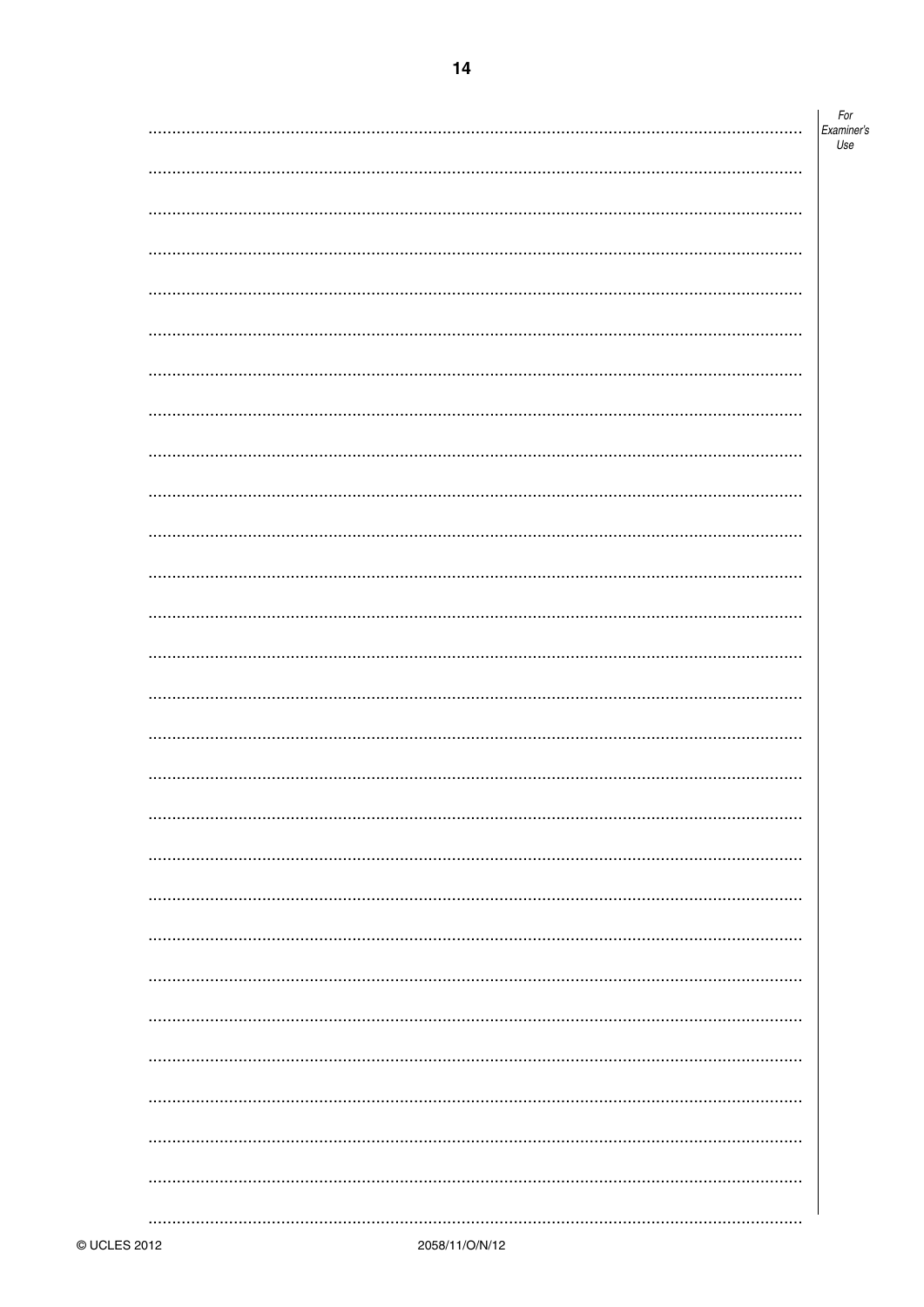| $\sqrt{5}$ | (a) Write about the main points in the lives of Bilal and Abu Sufyan. | $[10]$ | For<br>Examiner's |
|------------|-----------------------------------------------------------------------|--------|-------------------|
|            | (b) What can be learnt from Bilal's role in the Islamic community?    | $[4]$  | Use               |
|            |                                                                       |        |                   |
|            |                                                                       |        |                   |
|            |                                                                       |        |                   |
|            |                                                                       |        |                   |
|            |                                                                       |        |                   |
|            |                                                                       |        |                   |
|            |                                                                       |        |                   |
|            |                                                                       |        |                   |
|            |                                                                       |        |                   |
|            |                                                                       |        |                   |
|            |                                                                       |        |                   |
|            |                                                                       |        |                   |
|            |                                                                       |        |                   |
|            |                                                                       |        |                   |
|            |                                                                       |        |                   |
|            |                                                                       |        |                   |
|            |                                                                       |        |                   |
|            |                                                                       |        |                   |
|            |                                                                       |        |                   |
|            | .                                                                     |        |                   |
|            |                                                                       |        |                   |
|            |                                                                       |        |                   |
|            |                                                                       |        |                   |
|            |                                                                       |        |                   |
|            |                                                                       |        |                   |
|            |                                                                       |        |                   |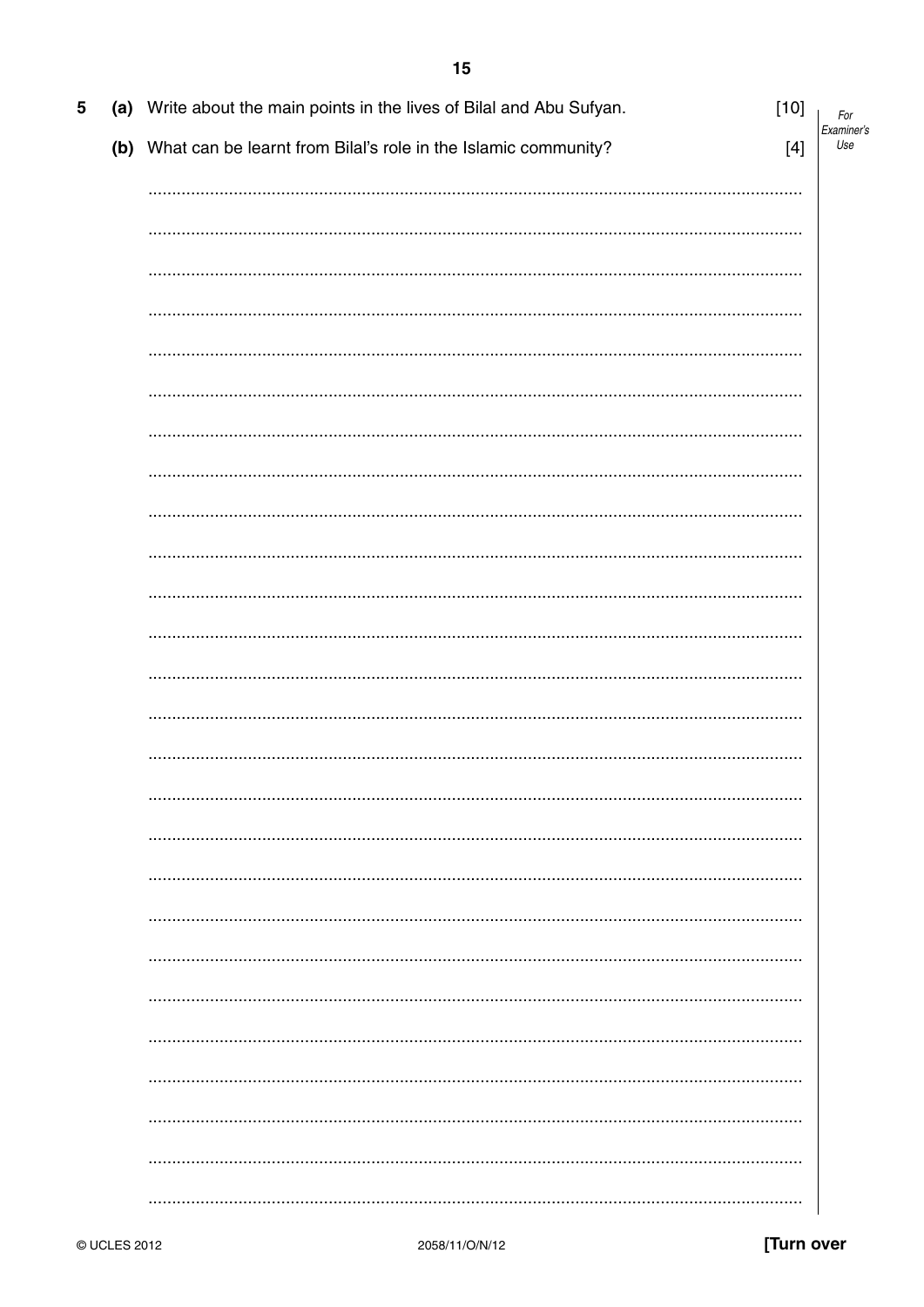For<br>Examiner's<br>Use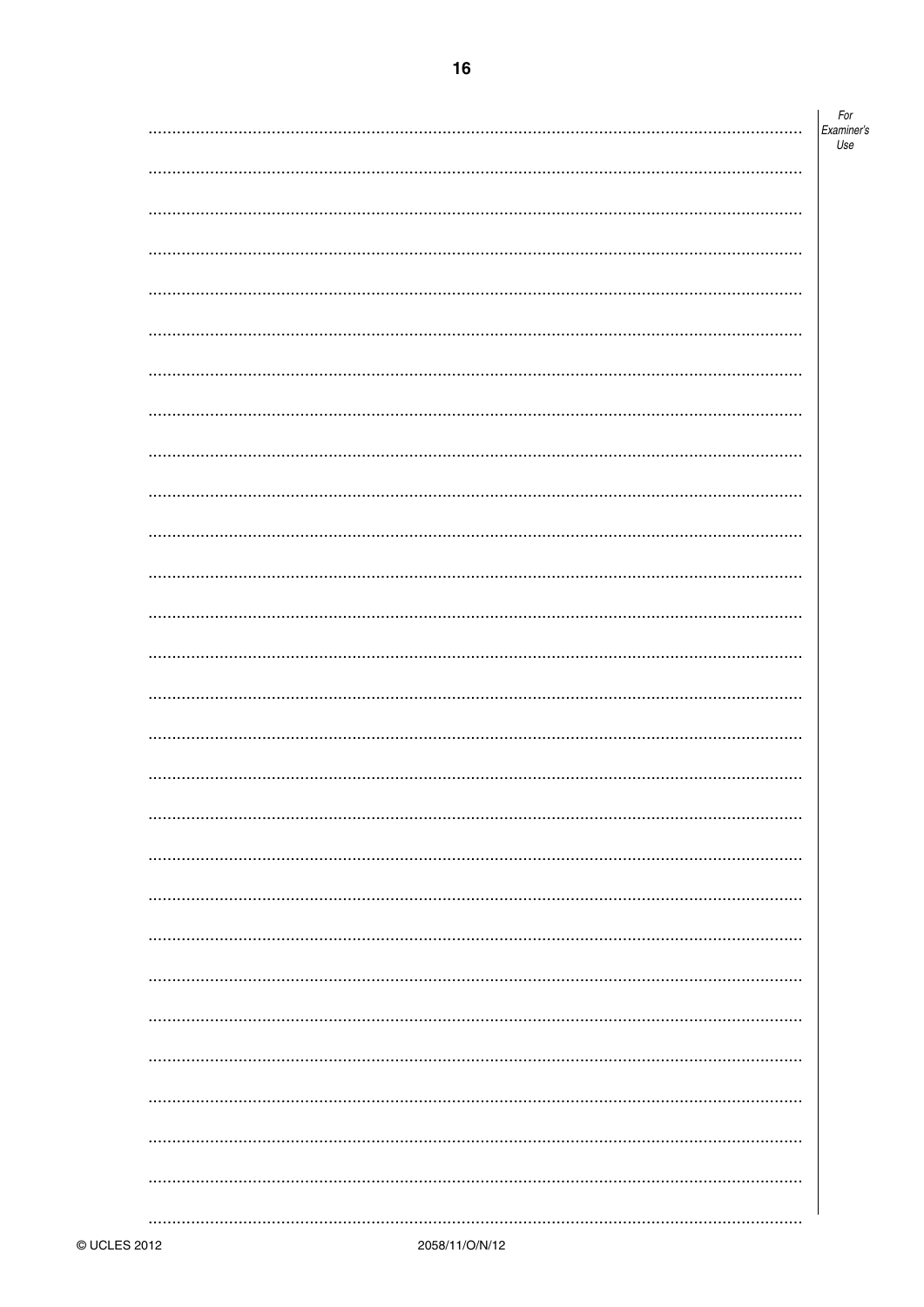| For        |
|------------|
| Examiner's |
| Use        |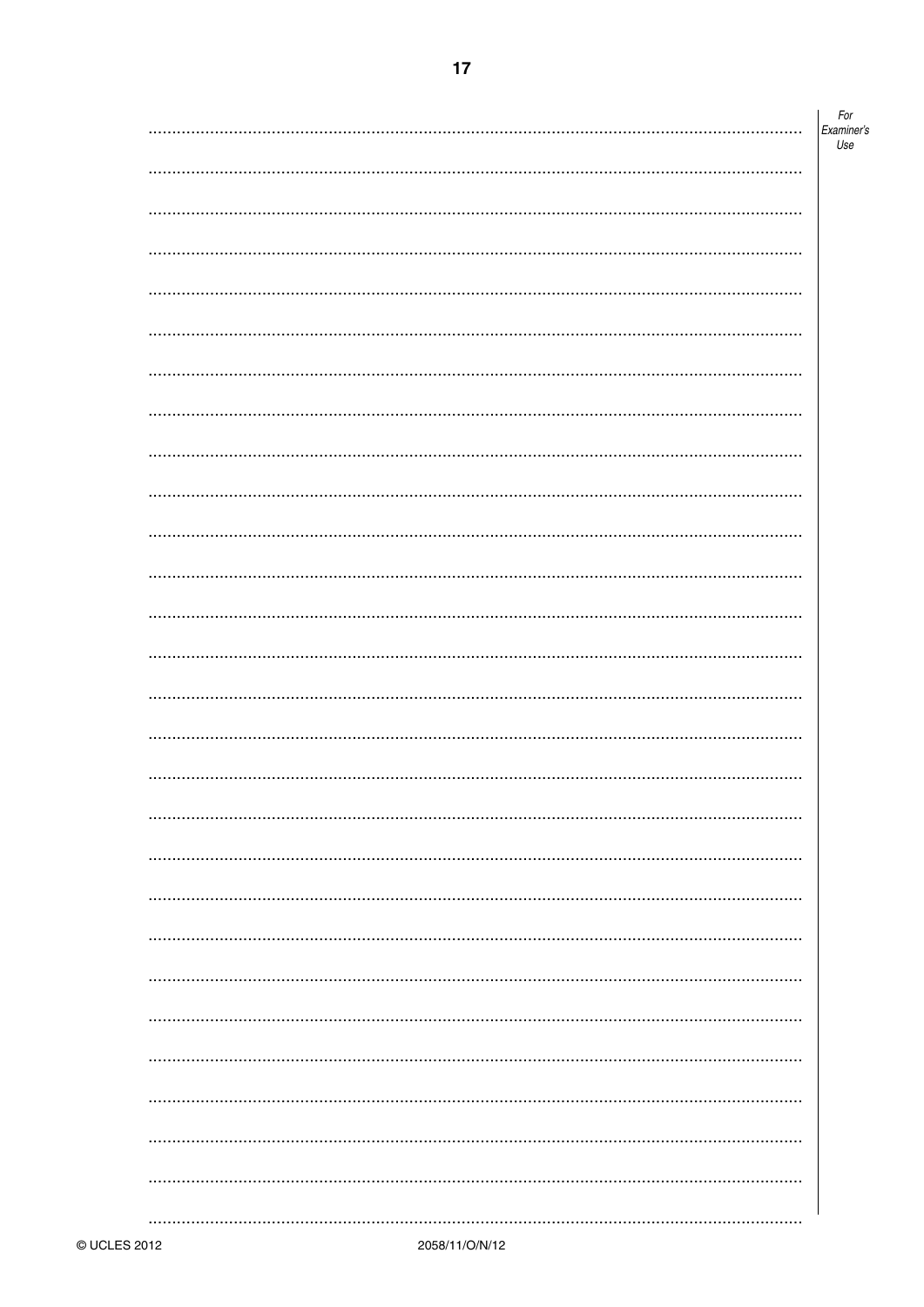# **BLANK PAGE**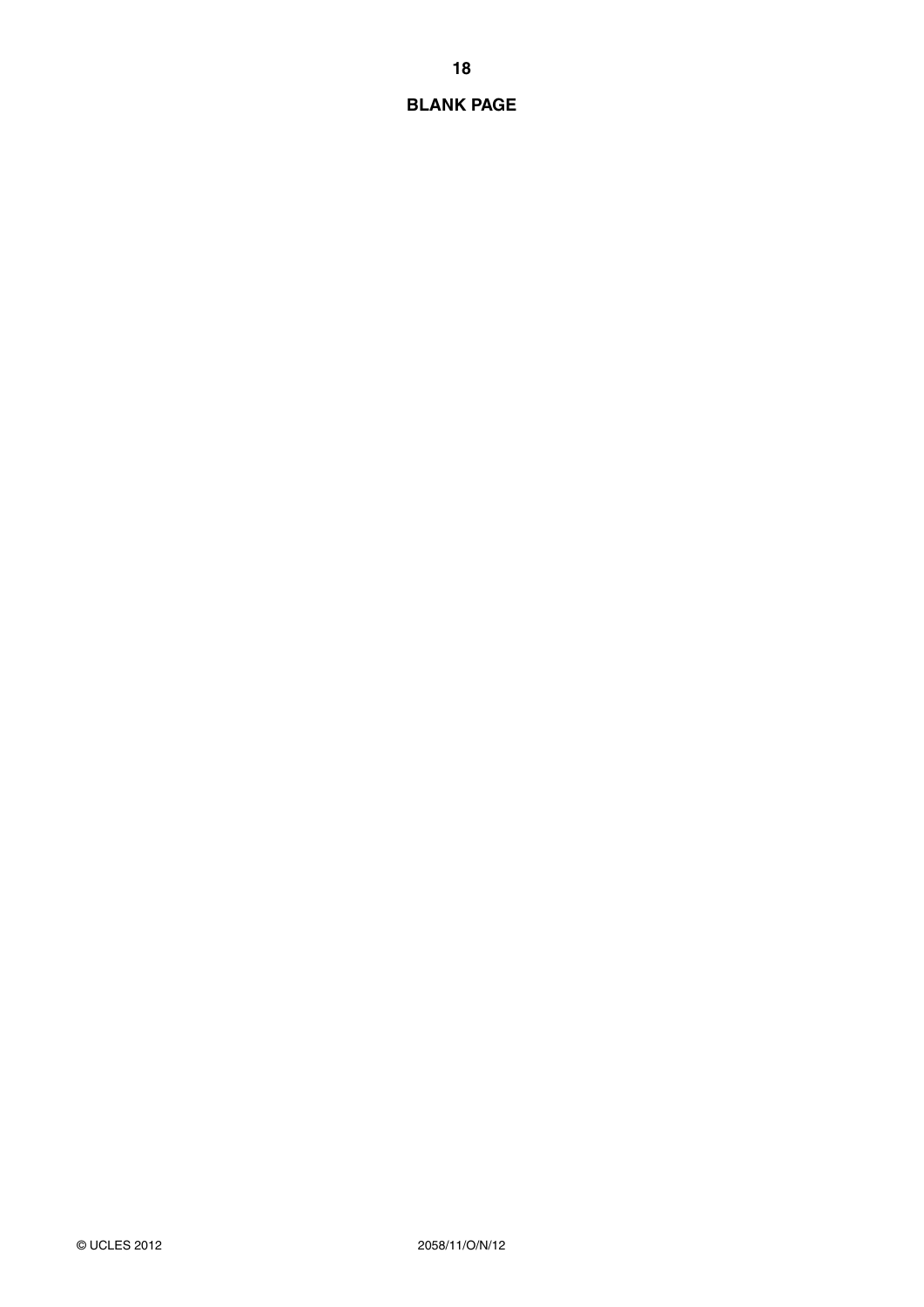# **BLANK PAGE**